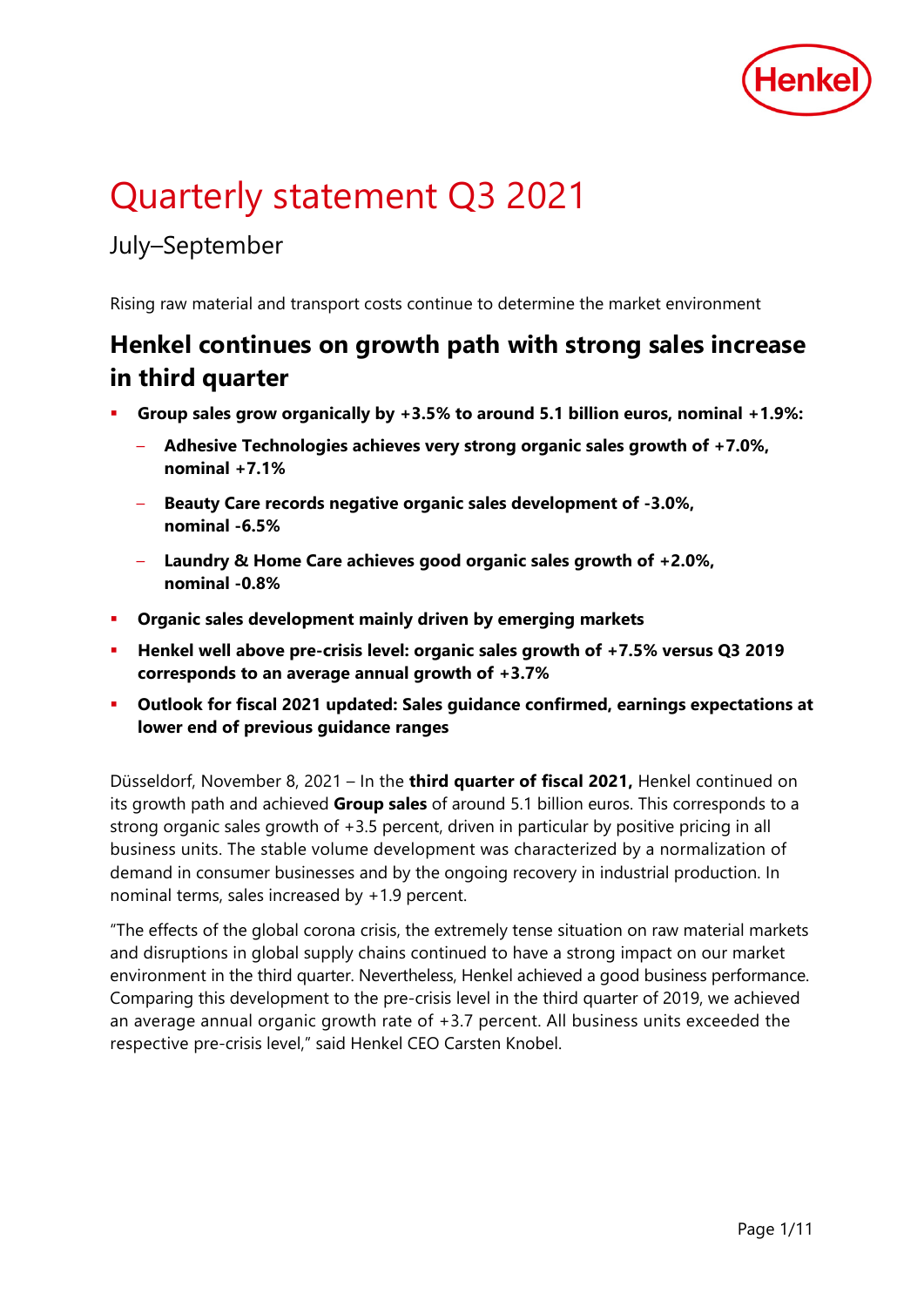"Successful innovations, particularly in the area of sustainability, and the further expansion of our digital business activities were important growth drivers. The strong organic sales increase in the third quarter is also a testament to our robust and balanced portfolio of successful brands and innovative technologies. It is, above all, the result of the strong performance by our global team, which is contributing with great commitment to Henkel's long-term success in these challenging times."

The strong sales growth in the third quarter was driven predominantly by the **Adhesive Technologies** business unit. Three of its four business areas achieved very strong or even double-digit organic sales growth, while the Automotive & Metals business area recorded a slightly negative development.

Performance also differed among our Beauty Care and Laundry & Home Care consumer businesses. **Beauty Care** organic sales development in the third quarter was below prior year due to a continued negative sales development in the Body Care category resulting from significantly weaker markets. By contrast, the Professional business area recorded strong organic sales growth compared to the prior-year quarter.

The **Laundry & Home Care** business unit recorded good organic sales growth, driven mainly by Laundry Care.

From a regional perspective, we achieved organic sales growth in all regions in the third quarter – with the exception of North America. The Group's strong sales performance was mainly driven by the emerging markets. Here, all regions recorded high single-digit organic growth.

"While the coronavirus pandemic continues, we have to constantly respond flexibly and quickly to changes in our markets. Tight supply chains and rising raw material and transport costs are proving to be particularly challenging. Despite these difficult conditions which require our full attention, we stay focused on our strategic priorities to deliver on our purposeful growth agenda," explained Carsten Knobel.

#### **Outlook for fiscal 2021 updated**

Looking ahead to the rest of fiscal 2021, Knobel said: "There is still great uncertainty as to how the pandemic will develop and how consumption and industrial output will be impacted. In particular, the further strong increases in raw material prices and logistics costs are affecting the economy to a stronger extent than previously assumed. We are working hard with extensive measures to limit the impact on our business and profitability."

"Based on our strong sales performance in the first nine months of the year, we confirm our guidance for organic growth. However, due to the additional negative impacts occurring from further increased raw material and transport costs, we are updating our guidance for adjusted EBIT margin and adjusted earnings per share. We now expect these metrics to come in at the lower end of our previous guidance ranges."

At Group level, the company continues to anticipate organic sales growth of +6.0 to +8.0 percent and now expects an adjusted return on sales (EBIT margin) of around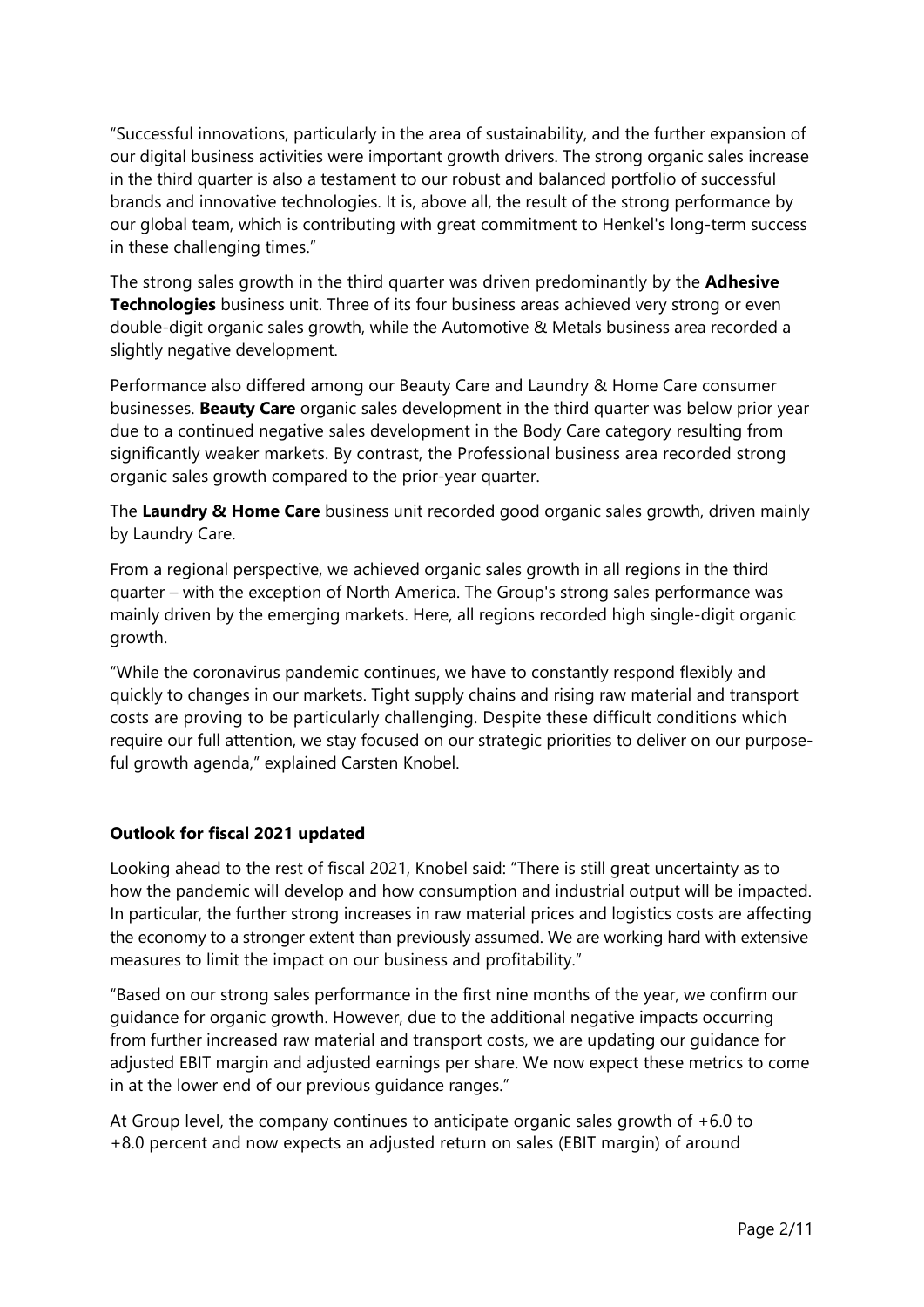13.5 percent. For adjusted earnings per preferred share (EPS) at constant exchange rates, Henkel now expects an increase in the high single-digit percentage range.

"We continue to operate in a very challenging market environment. However, with our strategic framework for purposeful growth and our strong global team, we are very well positioned to emerge stronger from the crisis and successfully shape our future."

#### **Group sales performance**

In the **third quarter of 2021**, **Group sales** increased **nominally** by +1.9 percent to 5,092 million euros. **Organically** (i.e. adjusted for foreign exchange and acquisitions/divestments), sales increased by +3.5 percent. At Group level, the increase was driven by prices. The development of volumes varied across our business units. Acquisitions and divestments reduced sales by -0.3 percent. Foreign exchange effects impacted sales by -1.3 percent.

In the **first nine months of 2021,** sales increased **nominally** by +3.7 percent to 15,019 million euros. In terms of **organic sales growth,** Henkel generated a significant increase of +8.6 percent. This was driven mainly by volume, while a positive price development also contributed to growth.

#### **Group sales performance1**

| in million euros              | Q3/2021  | $1 - 9/2021$ |
|-------------------------------|----------|--------------|
| <b>Sales</b>                  | 5,092    | 15,019       |
| Change versus previous year   | 1.9%     | 3.7%         |
| Foreign exchange              | $-1.3\%$ | $-5.1%$      |
| Adjusted for foreign exchange | 3.2%     | 8.8%         |
| Acquisitions/divestments      | $-0.3%$  | 0.1%         |
| <b>Organic</b>                | 3.5%     | 8.6%         |
| Of which price                | 3.4%     | 2.6%         |
| Of which volume               | 0.1%     | 6.0%         |

All individual figures have been commercially rounded. Addition may result in deviations from the totals indicated

The **emerging markets** recorded organic sales growth of +8.3 percent in the **third quarter of 2021.** Organic sales development in the **mature markets** was -0.2 percent compared to the prior-year quarter. We were able to increase sales in the Eastern Europe region by +8.9 percent. In the third quarter of 2021, we achieved organic sales growth of +8.1 percent in the Africa/Middle East region and +9.0 percent in the Latin America region. Organic sales growth in the Asia-Pacific region amounted to +7.5 percent. While the Western Europe region recorded positive organic sales growth of +1.1 percent, our sales development in the North America region was negative at -2.6 percent.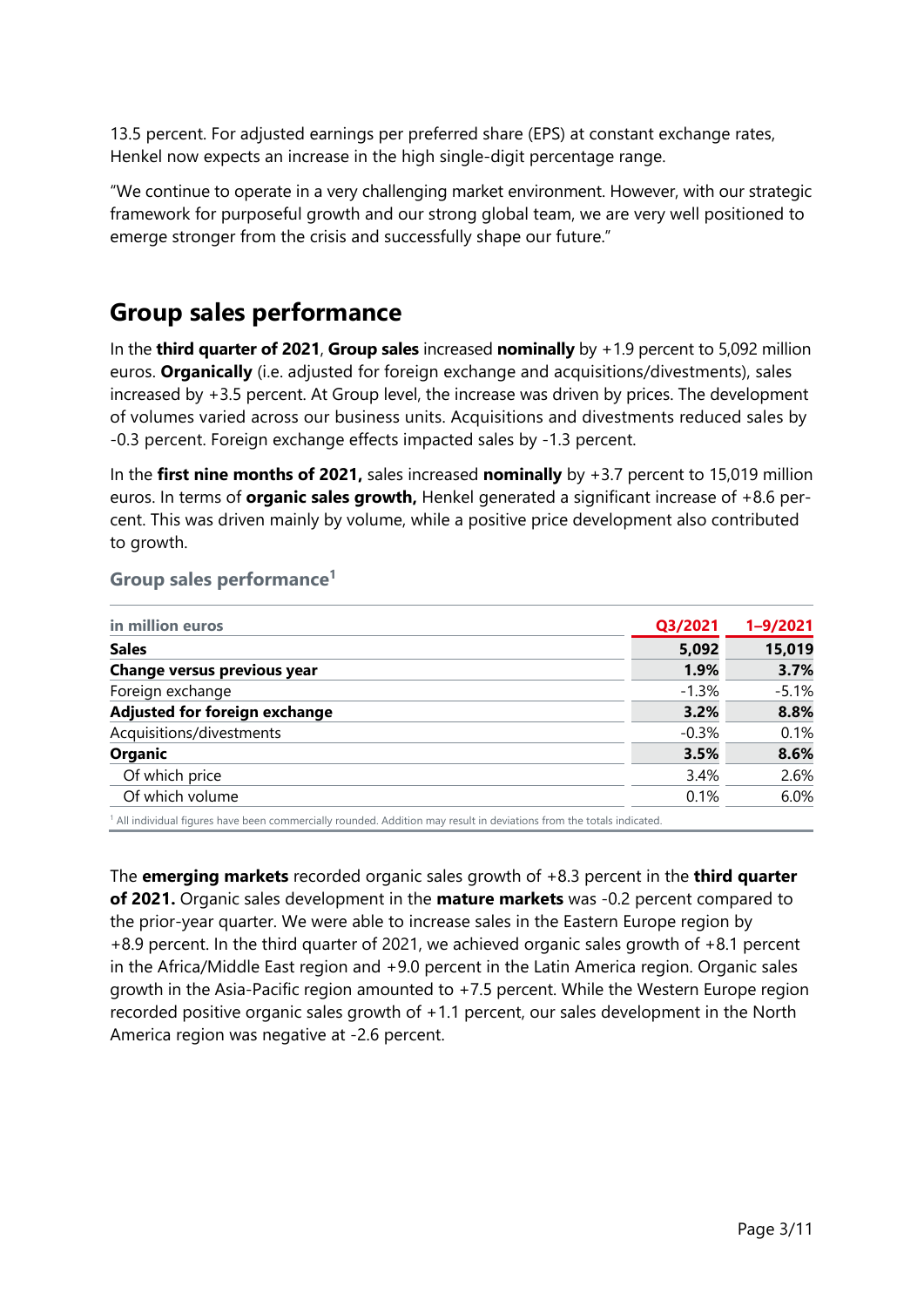#### **Sales performance by region<sup>1</sup>**

|                          | Western<br><b>Europe</b> | <b>Eastern</b><br><b>Europe</b> | Africa/ | <b>North</b><br>Middle America America | Latin | Asia-<br><b>Pacific</b> | Corporate       | <b>Henkel</b><br><b>Group</b> |
|--------------------------|--------------------------|---------------------------------|---------|----------------------------------------|-------|-------------------------|-----------------|-------------------------------|
| in million euros         |                          |                                 | East    |                                        |       |                         |                 |                               |
| Sales <sup>2</sup> July- |                          |                                 |         |                                        |       |                         |                 |                               |
| September 2021           | 1,491                    | 842                             | 299     | 1,264                                  | 306   | 856                     | 35              | 5,092                         |
| Sales <sup>2</sup> July- |                          |                                 |         |                                        |       |                         |                 |                               |
| September 2020           | 1,472                    | 796                             | 301     | 1,354                                  | 273   | 777                     | 26              | 4,999                         |
| Change versus            |                          |                                 |         |                                        |       |                         |                 |                               |
| previous year            | 1.3%                     | 5.8%                            | $-0.9%$ | $-6.7%$                                | 12.2% | 10.1%                   | $\qquad \qquad$ | 1.9%                          |
| Organic                  | 1.1%                     | 8.9%                            | 8.1%    | $-2.6%$                                | 9.0%  | 7.5%                    | $\qquad \qquad$ | 3.5%                          |
| <b>Proportion of</b>     |                          |                                 |         |                                        |       |                         |                 |                               |
| Group                    |                          |                                 |         |                                        |       |                         |                 |                               |
| sales 2021               | 29%                      | 17%                             | 6%      | 25%                                    | 6%    | 17%                     | 1%              | 100%                          |
| Proportion of            |                          |                                 |         |                                        |       |                         |                 |                               |
| Group                    |                          |                                 |         |                                        |       |                         |                 |                               |
| sales 2020               | 29%                      | 16%                             | 6%      | 27%                                    | 5%    | 16%                     | 1%              | 100%                          |

<sup>1</sup> All individual figures have been commercially rounded. Addition may result in deviations from the totals indicated.

<sup>2</sup> By location of company.

In the **first nine months of 2021**, organic sales growth in the **emerging markets** was at +16.9 percent compared to an increase of +2.9 percent in the **mature markets.**

#### **Sales performance by region<sup>1</sup>**

|                                                                                                                                | Western<br><b>Europe</b> | <b>Eastern</b><br><b>Europe</b> | Africa/<br>Middle | <b>North</b> | Latin<br>America America | Asia-<br><b>Pacific</b> | Corporate | Henkel<br><b>Group</b> |
|--------------------------------------------------------------------------------------------------------------------------------|--------------------------|---------------------------------|-------------------|--------------|--------------------------|-------------------------|-----------|------------------------|
| in million euros                                                                                                               |                          |                                 | East              |              |                          |                         |           |                        |
| Sales <sup>2</sup> January-                                                                                                    |                          |                                 |                   |              |                          |                         |           |                        |
| September 2021                                                                                                                 | 4,520                    | 2,362                           | 919               | 3,737        | 888                      | 2,498                   | 96        | 15,019                 |
| Sales <sup>2</sup> January-                                                                                                    |                          |                                 |                   |              |                          |                         |           |                        |
| September 2020                                                                                                                 | 4,322                    | 2,240                           | 956               | 3,917        | 792                      | 2,177                   | 81        | 14,485                 |
| Change versus                                                                                                                  |                          |                                 |                   |              |                          |                         |           |                        |
| previous year                                                                                                                  | 4.6%                     | 5.4%                            | $-3.9%$           | $-4.6%$      | 12.2%                    | 14.8%                   | —         | 3.7%                   |
| Organic                                                                                                                        | 4.0%                     | 14.5%                           | 20.6%             | 1.2%         | 16.8%                    | 16.1%                   | —         | 8.6%                   |
| <b>Proportion of</b><br>Group                                                                                                  |                          |                                 |                   |              |                          |                         |           |                        |
| sales 2021                                                                                                                     | 30%                      | 16%                             | 6%                | 25%          | 6%                       | 17%                     | 1%        | 100%                   |
| Proportion of                                                                                                                  |                          |                                 |                   |              |                          |                         |           |                        |
| Group                                                                                                                          |                          |                                 |                   |              |                          |                         |           |                        |
| sales 2020                                                                                                                     | 30%                      | 15%                             | 7%                | 27%          | 5%                       | 15%                     | 1%        | 100%                   |
| $^{\rm 1}$ All individual figures have been commercially rounded. Addition may result in deviations from the totals indicated. |                          |                                 |                   |              |                          |                         |           |                        |

<sup>2</sup> By location of company.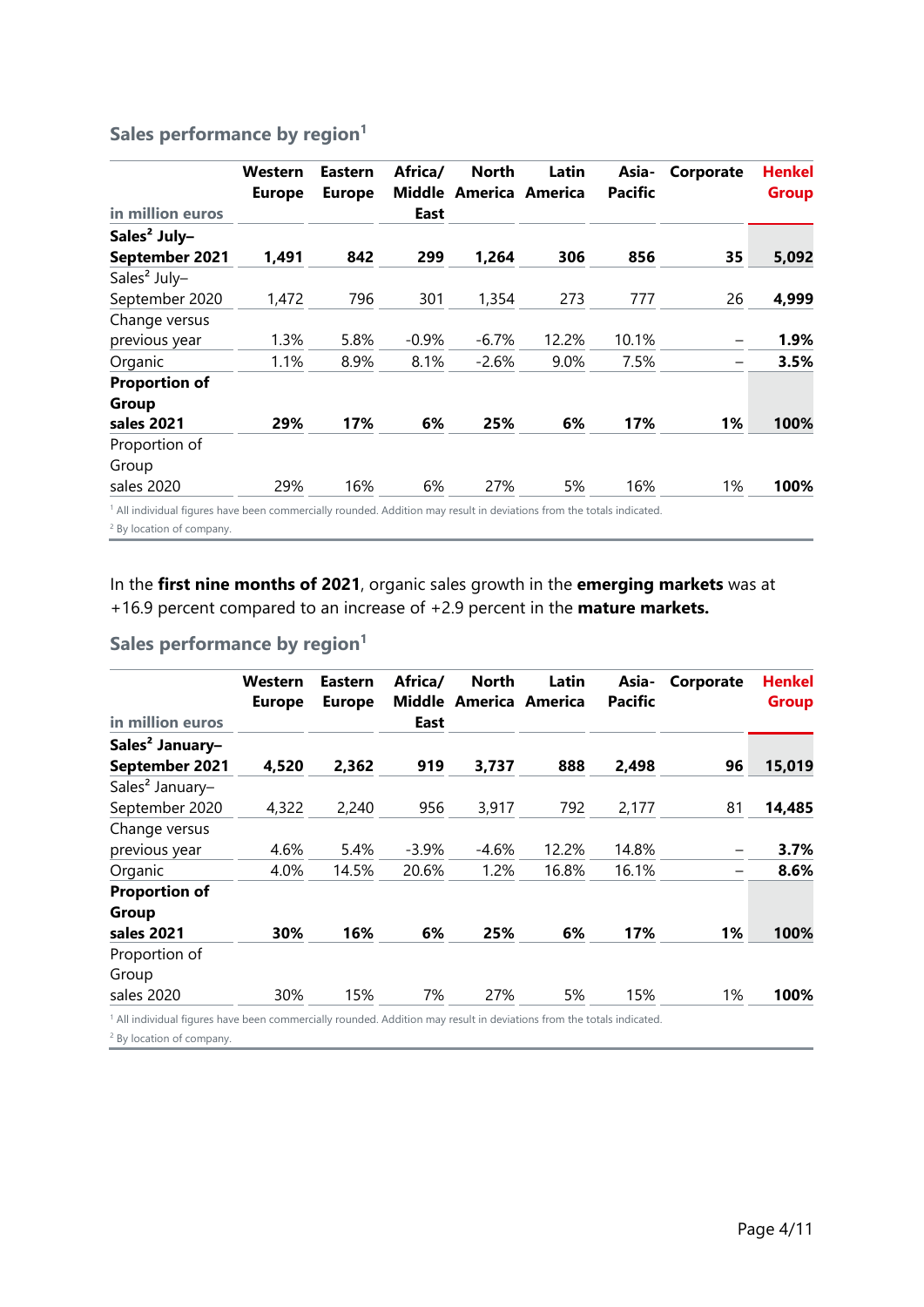## **Sales performance Adhesive Technologies**

**Sales** in the Adhesive Technologies business unit increased **nominally** by +7.1 percent to 2,442 million euros in the **third quarter of 2021. Organically** (i.e. adjusted for foreign exchange and acquisitions/divestments), sales increased by +7.0 percent. Volume and prices contributed equally to this increase. Foreign exchange effects reduced sales by -0.4 percent, whereas acquisitions/divestments had a positive impact of +0.5 percent.

In the **first nine months of 2021, sales** in the Adhesive Technologies business unit increased **nominally** by +11.8 percent to 7,194 million euros. We achieved **organic** sales growth of +15.5 percent, driven by higher volume and increasingly positive price development as the year progressed. We recorded very strong demand for our solutions across all regions and businesses in the first nine months of the year.

#### **Sales performance Adhesive Technologies1**

| Q3/2021 | $1 - 9/2021$ |
|---------|--------------|
| 2,442   | 7,194        |
| 48%     | 48%          |
| 7.1%    | 11.8%        |
| $-0.4%$ | $-4.2%$      |
| 7.5%    | 16.0%        |
| 0.5%    | 0.4%         |
| 7.0%    | 15.5%        |
| 3.4%    | 2.1%         |
| 3.6%    | 13.4%        |
|         |              |

In the **third quarter,** developments in the individual business areas of the Adhesive Technologies business unit varied. Organic sales development in **Automotive & Metals** was slightly lower year on year. Here, our business was negatively impacted by lower automotive production levels, mainly caused by the global shortage of semiconductors. Our **Electronics & Industrials** business area achieved double-digit organic sales growth in both businesses. The **Packaging & Consumer Goods** business area benefited from ongoing high customer demand and likewise generated double-digit sales growth, driven by the Packaging and Lifestyle businesses in particular. Organic sales growth in our **Craftsmen, Construction & Professional** business area was very strong compared to the third quarter of the prior year. Performance in the Consumers & Craftsmen business was negative following double-digit growth in the prior-year quarter. This was more than offset by the growth in the Construction and General Manufacturing & Maintenance businesses.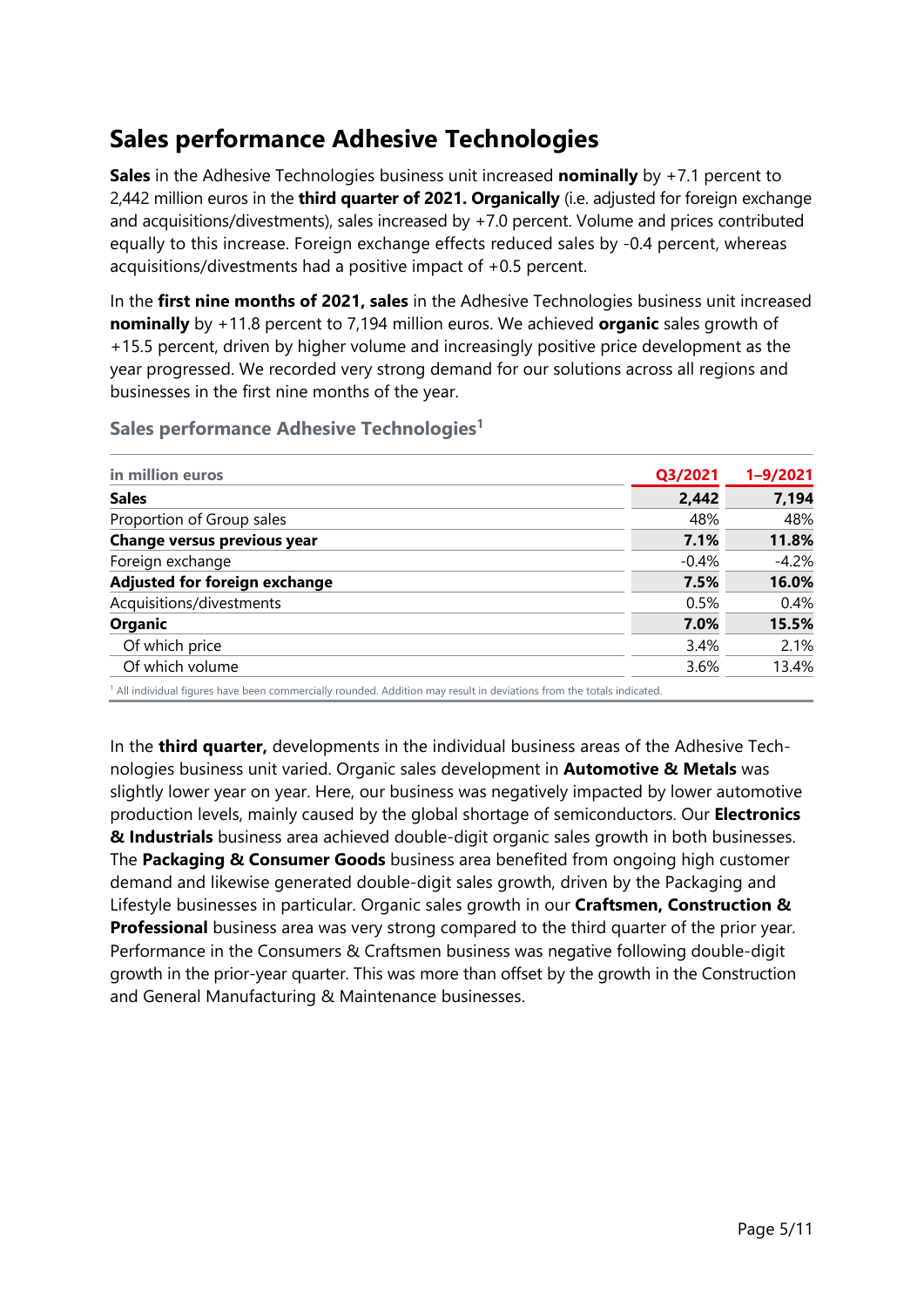From a regional perspective, sales generated by Adhesive Technologies in the **emerging markets** were significantly higher than in the third quarter of the prior year. The Eastern Europe and Latin America regions recorded double-digit growth, particularly driven by the Packaging & Consumer Goods business area. The Africa/Middle East and Asia (excluding Japan) regions generated a very strong increase in sales.

Organic sales performance in all regions of the **mature markets** was very strong. In the regions North America and Western Europe, lower automotive production levels negatively impacted the Automotive & Metals business area. However, higher demand in all other business areas more than offset this development in both regions. The mature markets of the Asia-Pacific region also reported very strong growth, supported by all business areas.

## **Sales performance Beauty Care**

In the **third quarter of 2021, sales** in the Beauty Care business unit decreased **nominally** by -6.5 percent to 934 million euros. **Organically** (i.e. adjusted for foreign exchange and acquisitions/divestments), sales were down -3.0 percent compared to the prior-year level. While volumes declined, the business unit recorded a positive price development. Foreign exchange effects reduced sales by -1.1 percent, and acquisitions/divestments by -2.4 percent.

In the **first nine months of 2021, sales** of the Beauty Care business unit were **nominally** down -1.6 percent year on year, at 2,773 million euros. **Organically,** sales increased by +2.3 percent, driven by both volume and price.

| in million euros              | Q3/2021 | $1 - 9/2021$ |
|-------------------------------|---------|--------------|
| <b>Sales</b>                  | 934     | 2,773        |
| Proportion of Group sales     | 18%     | 18%          |
| Change versus previous year   | $-6.5%$ | $-1.6%$      |
| Foreign exchange              | $-1.1%$ | $-3.7%$      |
| Adjusted for foreign exchange | $-5.4%$ | 2.1%         |
| Acquisitions/divestments      | $-2.4%$ | $-0.2%$      |
| <b>Organic</b>                | $-3.0%$ | 2.3%         |
| Of which price                | 1.7%    | 1.8%         |
| Of which volume               | -4.7%   | 0.6%         |

#### **Sales performance Beauty Care1**

In the **third quarter of 2021**, organic sales performance in the **Consumer** business area was below prior year, mainly as a result of a significantly lower sales development in the Body Care category. This was due to a continued normalization of demand for soap products following the significant increase in the prior-year period in response to the pandemic. Sales performance in the Hair Cosmetics category was down year on year, with different developments manifesting in the individual areas. Hair Styling recorded significant organic sales growth in the third quarter, thus continuing the recovery that started back in the first six months of the year. By contrast, sales development was negative in Hair Colorants as demand was normalizing following the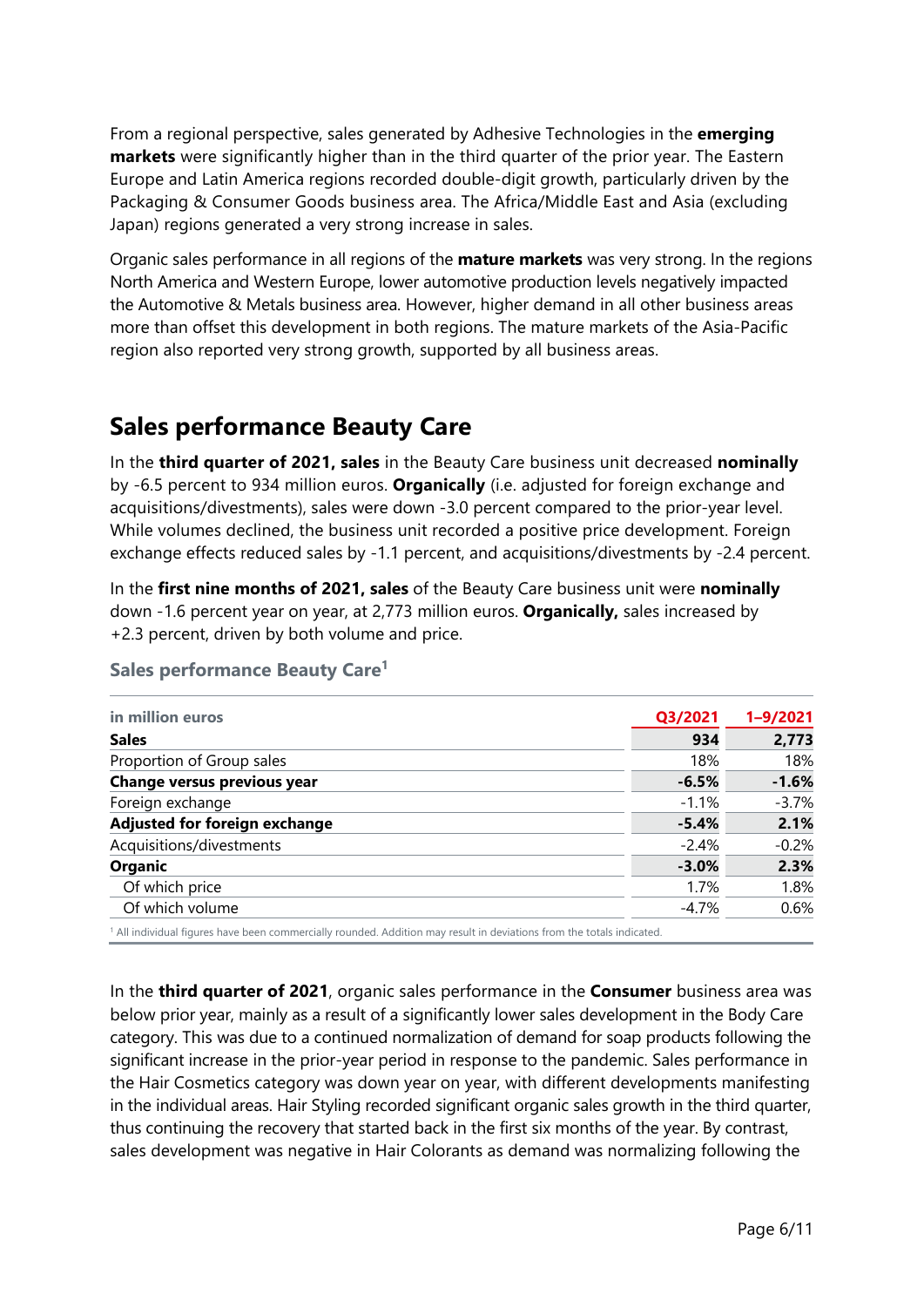significant increase in the prior-year period in response to the pandemic. Hair Care was also below the previous year's level.

In the third quarter, the **Professional** business area was able to continue its very positive sales performance from the first six months, posting strong organic growth to which both the mature and emerging markets contributed. This development was driven in particular by very strong growth in North America and a double-digit percentage increase in sales in the Africa/ Middle East and Eastern Europe regions.

Organic sales growth was very strong in both the Consumer and the Professional business areas in the **emerging markets** in the third quarter. All regions contributed to this performance – with the exception of Latin America. Asia (excluding Japan) and Africa/Middle East recorded double-digit percentage increases, while the Eastern Europe region posted strong sales growth.

Overall, organic sales performance was down year on year in the **mature markets.** While the mature markets of Asia-Pacific recorded very strong organic sales growth, Western Europe and North America were below the previous year's levels.

## **Sales performance Laundry & Home Care**

The Laundry & Home Care business unit recorded **sales** of 1,680 million euros in the **third quarter of 2021**, equivalent to a **nominal** decrease of -0.8 percent compared to the prior-year quarter. **Organically** (i.e. adjusted for foreign exchange and acquisitions/divestments), the business unit posted a good increase in sales of +2.0 percent. This performance was driven mainly by a very strong increase in prices, while volume decreased. Overall, acquisitions/divestments had no substantial impact on sales. Foreign exchange effects, by contrast, reduced sales by -2.8 percent.

In the **first nine months of 2021**, the Laundry & Home Care business unit recorded a **nominal** decrease in **sales** of -3.8 percent to 4,956 million euros. **Organically,** the businesses achieved strong sales growth of +3.3 percent, driven by price.

| in million euros              | Q3/2021 | $1 - 9/2021$ |
|-------------------------------|---------|--------------|
| <b>Sales</b>                  | 1,680   | 4,956        |
| Proportion of Group sales     | 33%     | 33%          |
| Change versus previous year   | $-0.8%$ | $-3.8%$      |
| Foreign exchange              | $-2.8%$ | $-7.0%$      |
| Adjusted for foreign exchange | 2.1%    | 3.2%         |
| Acquisitions/divestments      | 0.0%    | $-0.1%$      |
| <b>Organic</b>                | 2.0%    | 3.3%         |
| Of which price                | 4.3%    | 3.6%         |
| Of which volume               | $-2.2%$ | $-0.3%$      |

**Sales performance Laundry & Home Care<sup>1</sup>**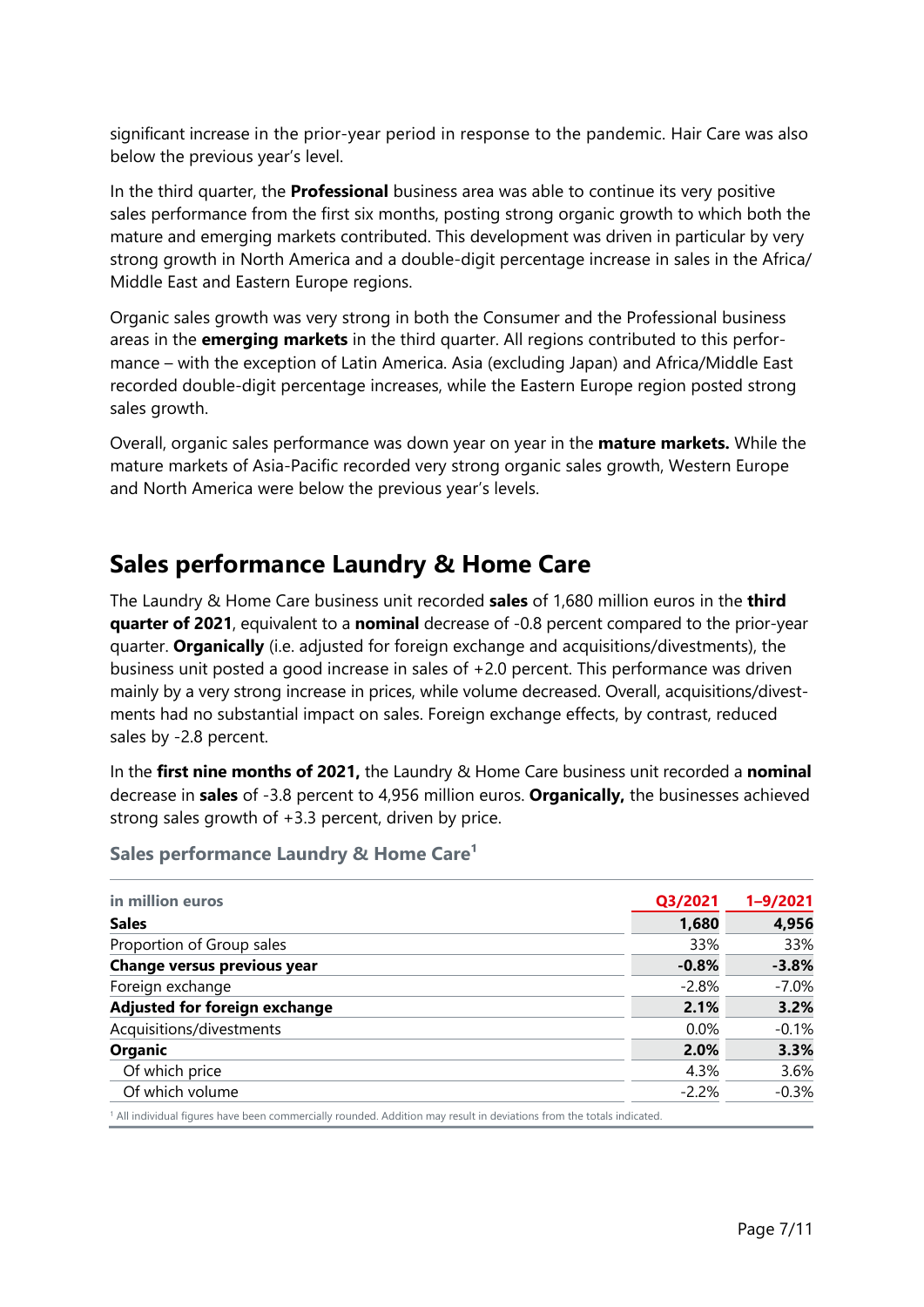The **Laundry Care** business area generated strong organic sales growth in the **third quarter**, driven mainly by the strong performance of our heavy-duty laundry detergents. Our core brand Persil achieved very strong growth, not least as a result of our continued innovation initiatives. Our specialty detergents achieved double-digit sales growth, driven in particular by our Perwoll brand. Caps products generated very strong growth, thus continuing their successful performance from the first six months.

In the third quarter, organic sales performance was slightly negative in our **Home Care** business area, mainly as a result of lower sales in our hard surface cleaners category. This was due to the demand for hygiene products returning to normal following the significant increase in the prior-year period in response to the COVID-19 pandemic. The decline was offset by the continued strong performance of our dishwashing products and significant growth in our toilet cleaners, driven by our Pril, Bref and Somat brand families.

In the **emerging markets,** we achieved significant organic sales growth in the third quarter, supported in particular by the Asia (excluding Japan) and Latin America regions, which both recorded increases in the double-digit percentage range. Organic sales growth was significant in the Eastern Europe region and very strong in the Africa/Middle East region.

Overall, organic sales in the **mature markets** were below the prior-year level due to negative development in the North America region. By contrast, sales performance was positive in the Western Europe region. Growth in the mature markets of the Asia-Pacific region was in the double-digit percentage range.

## **Net assets and financial position of the Group**

No substantial changes to the net assets and financial position of the Group occurred in the period under review compared to June 30, 2021.

## **Outlook for the Henkel Group**

Based on business development in the first nine months of 2021 and assumptions regarding progress to the end of the fiscal year, the Management Board of Henkel AG & Co. KGaA has decided to update its guidance for fiscal 2021.

Following the sharp decline in global economic growth in 2020 resulting from the COVID-19 pandemic, it is assumed based on current estimates that industrial demand will recover significantly overall in 2021 and that demand for numerous categories of consumer goods will return to normal as the year progresses. At the same time, raw materials essential to Henkel and logistics services record very strong price increases across the board, mainly due to the significant recovery in the world economy coupled with globally strained supply chains.

Taking these factors into account, we expect the Henkel Group to generate **organic sales growth** of between +6.0 and +8.0 percent in fiscal 2021 (unchanged).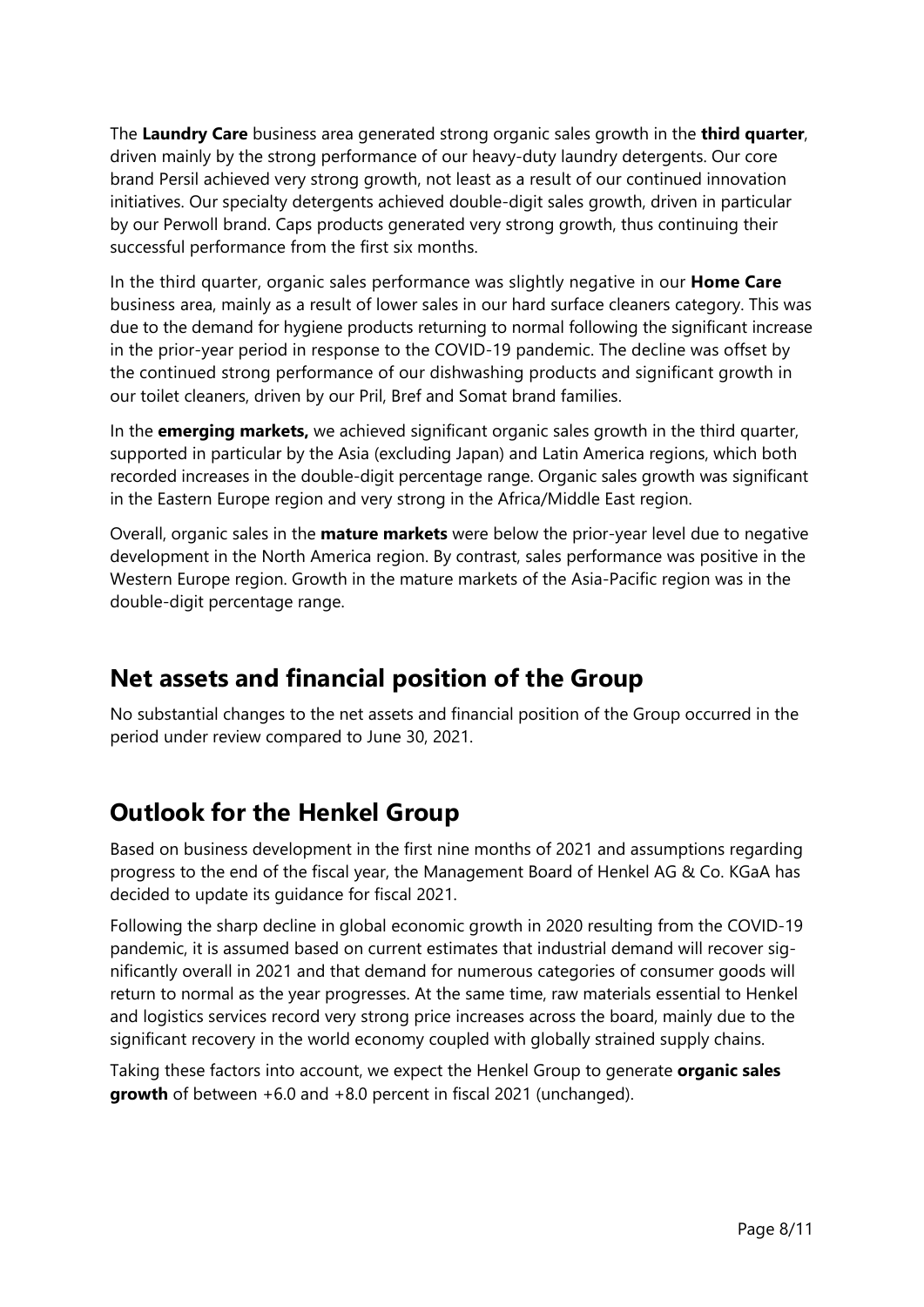For the Adhesive Technologies business unit, we continue to anticipate organic sales growth in the range of  $+10.0$  to  $+12.0$  percent. For both the Beauty Care and the Laundry & Home Care business units, we expect organic sales growth in the range of  $+2.0$  to  $+4.0$  percent (unchanged).

We do not expect a material impact on nominal sales growth of the Henkel Group from our acquisitions and divestments in 2020 and in 2021 to date. The translation of sales in foreign currencies is expected to have a negative effect in the mid-single-digit percentage range.

The anticipated significant recovery in demand, particularly in our industrial and Professional businesses, is expected to have a positive effect on Henkel's **earnings performance** in 2021. Exceptionally sharp price increases for direct materials, for which we now expect a rise in the low- to mid-teens percentage range for the full year (previously: low-teens percentage range) and which can only be partially offset this fiscal year, are having a stronger impact on earnings development than previously expected. We also expect changes in foreign currency exchange rates to adversely affect earnings.

Taking these factors into account, we expect the Henkel Group to generate an adjusted return on sales (adjusted EBIT margin) of around 13.5 percent (previous guidance: 13.5 to 14.5 percent). We anticipate adjusted return on sales for the Adhesive Technologies business unit of around 16.0 percent (previous guidance: 16.0 to 17.0 percent), for Beauty Care of around 9.5 percent (previous guidance: 9.5 to 10.5 percent), and for Laundry & Home Care of around 14.0 percent (previous guidance: 14.0 to 15.0 percent).

For adjusted earnings per preferred share (EPS) at constant exchange rates, we expect an increase in the high single-digit percentage range (previous guidance: high single-digit to mid-teens percentage range).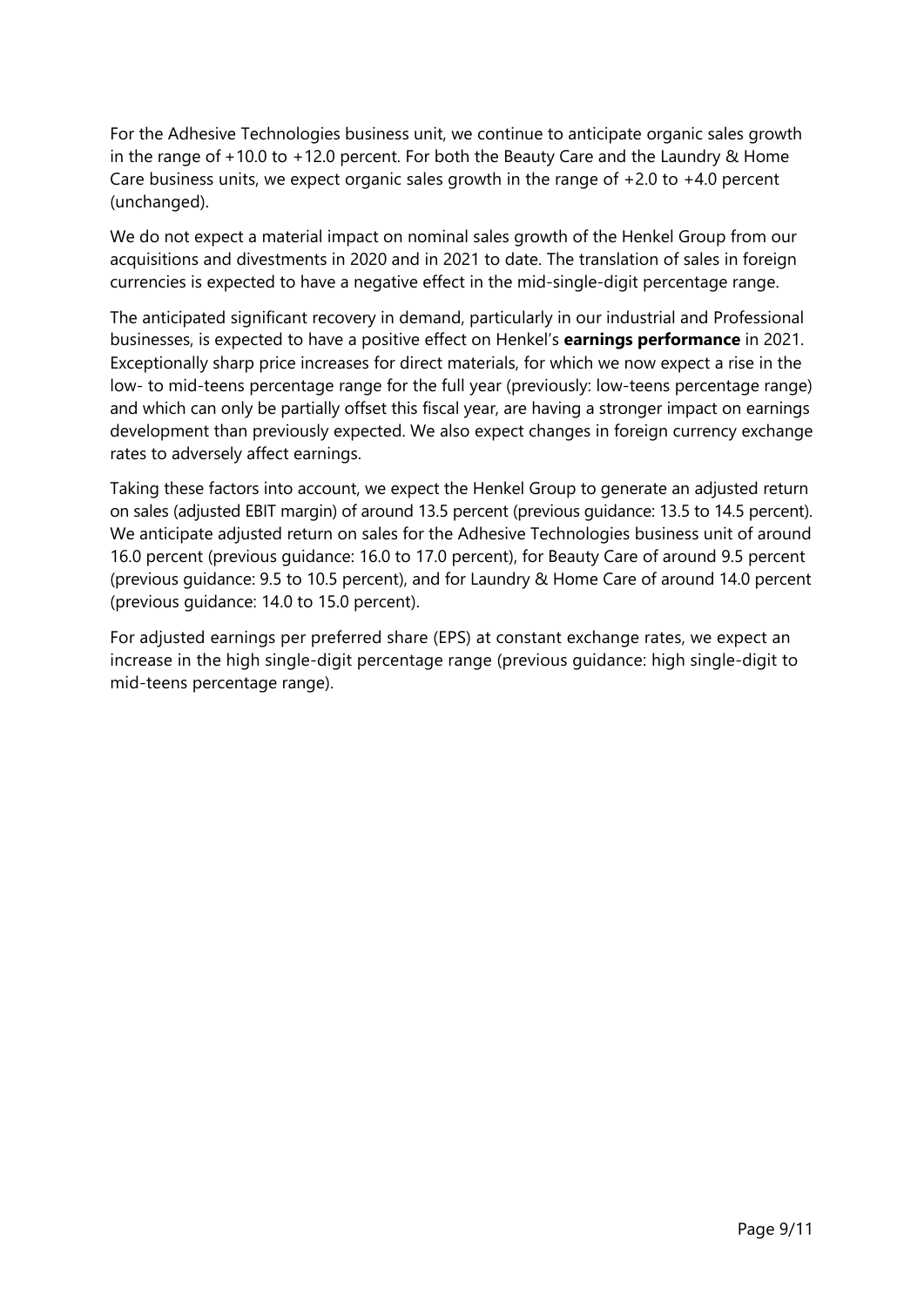#### **About Henkel**

Henkel operates globally with a well-balanced and diversified portfolio. The company holds leading positions with its three business units in both industrial and consumer businesses thanks to strong brands, innovations, and technologies. Henkel Adhesive Technologies is the global leader in the adhesives market. In its Laundry & Home Care and Beauty Care businesses, Henkel holds leading positions in many markets and categories around the world. Founded in 1876, Henkel looks back on more than 140 years of success. In 2020, Henkel reported sales of more than 19 billion euros and adjusted operating profit of around 2.6 billion euros. Henkel employs more than 53,000 people globally – a highly diverse team, united by a strong company culture, a common purpose, and shared values. As a recognized leader in sustainability, Henkel holds top positions in many international indices and rankings. Henkel's preferred shares are listed in the German stock index DAX. For more information, please visit www.henkel.com.

This document contains statements referring to future business development, financial performance and other events or developments of future relevance for Henkel that may constitute forward-looking statements. Statements with respect to the future are characterized by the use of words such as expect, intend, plan, anticipate, believe, estimate, and similar terms. This information contains forward-looking statements which are based on current estimates and assumptions made by the corporate management of Henkel AG & Co. KGaA. Such statements are not to be understood as in any way guaranteeing that those expectations will turn out to be accurate. Future performance and results actually achieved by Henkel AG & Co. KGaA and its affiliated companies depend on a number of risks and uncertainties and may therefore differ materially from the forward-looking statements. Many of these factors are outside Henkel's control and cannot be accurately estimated in advance, such as the future economic environment and the actions of competitors and others involved in the marketplace. Henkel neither plans nor undertakes to update forward-looking statements.

This document includes supplemental financial indicators that are not clearly defined in the applicable financial reporting framework and that are or may be alternative performance indicators. These supplemental financial measures should not be viewed in isolation or as alternatives to measures of Henkel's net assets and financial positions or results of operations as presented in accordance with the applicable financial reporting framework in its Consolidated Financial Statements. Other companies that report or describe similarly titled alternative performance measures may calculate them differently.

This document has been issued for information purposes only and is not intended to constitute an investment advice or an offer to sell, or a solicitation of an offer to buy, any securities.